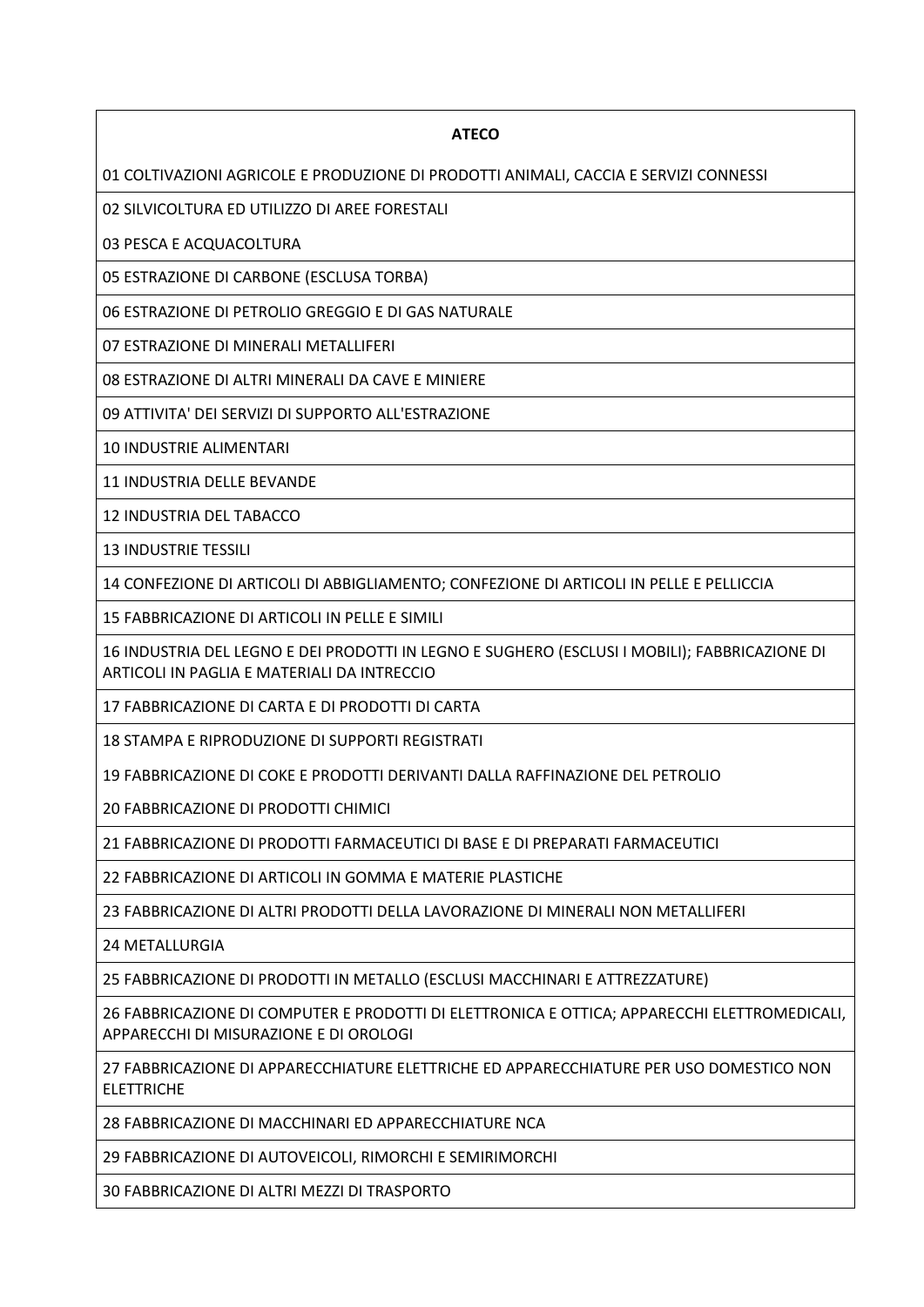31 FABBRICAZIONE DI MOBILI

32 ALTRE INDUSTRIE MANIFATTURIERE

33 RIPARAZIONE, MANUTENZIONE ED INSTALLAZIONE DI MACCHINE ED APPARECCHIATURE

35 FORNITURA DI ENERGIA ELETTRICA, GAS, VAPORE E ARIA CONDIZIONATA

36 RACCOLTA, TRATTAMENTO E FORNITURA DI ACQUA

37 GESTIONE DELLE RETI FOGNARIE

38 ATTIVITA' DI RACCOLTA, TRATTAMENTO E SMALTIMENTO DEI RIFIUTI; RECUPERO DEI MATERIALI

39 ATTIVITA' DI RISANAMENTO E ALTRI SERVIZI DI GESTIONE DEI RIFIUTI

41 COSTRUZIONE DI EDIFICI

42 INGEGNERIA CIVILE

43 LAVORI DI COSTRUZIONE SPECIALIZZATI

45 COMMERCIO ALL'INGROSSO E AL DETTAGLIO E RIPARAZIONE DI AUTOVEICOLI E MOTOCICLI

46 COMMERCIO ALL'INGROSSO (ESCLUSO QUELLO DI AUTOVEICOLI E DI MOTOCICLI)

49 TRASPORTO TERRESTRE E TRASPORTO MEDIANTE CONDOTTE

50 TRASPORTO MARITTIMO E PER VIE D'ACQUA

51 TRASPORTO AEREO

52 MAGAZZINAGGIO E ATTIVITA' DI SUPPORTO AI TRASPORTI

53 SERVIZI POSTALI E ATTIVITA' DI CORRIERE

551 ALBERGHI E STRUTTURE SIMILI

58 ATTIVITA' EDITORIALI

59 ATTIVITA' DI PRODUZIONE, POST-PRODUZIONE E DISTRIBUZIONE CINEMATOGRAFICA, DI VIDEO E DI PROGRAMMI TELEVISIVI, REGISTRAZIONI MUSICALI E SONORE

60 ATTIVITA' DI PROGRAMMAZIONE E TRASMISSIONE

61 TELECOMUNICAZIONI

62 PRODUZIONE DI SOFTWARE, CONSULENZA INFORMATICA E ATTIVITA' CONNESSE

63 ATTIVITA' DEI SERVIZI D'INFORMAZIONE E ALTRI SERVIZI INFORMATICI

64 ATTIVITA' DI SERVIZI FINANZIARI (ESCLUSE LE ASSICURAZIONI E I FONDI PENSIONE)

65 ASSICURAZIONI, RIASSICURAZIONI E FONDI PENSIONE (ESCLUSE LE ASSICURAZIONI SOCIALI OBBLIGA-TORIE)

66 ATTIVITA' AUSILIARIE DEI SERVIZI FINANZIARI E DELLE ATTIVITA' ASSICURATIVE

68 ATTIVITA' IMMOBILIARI

69 ATTIVITA' LEGALI E CONTABILITA'

70 ATTIVITA' DI DIREZIONE AZIENDALE E DI CONSULENZA GESTIONALE